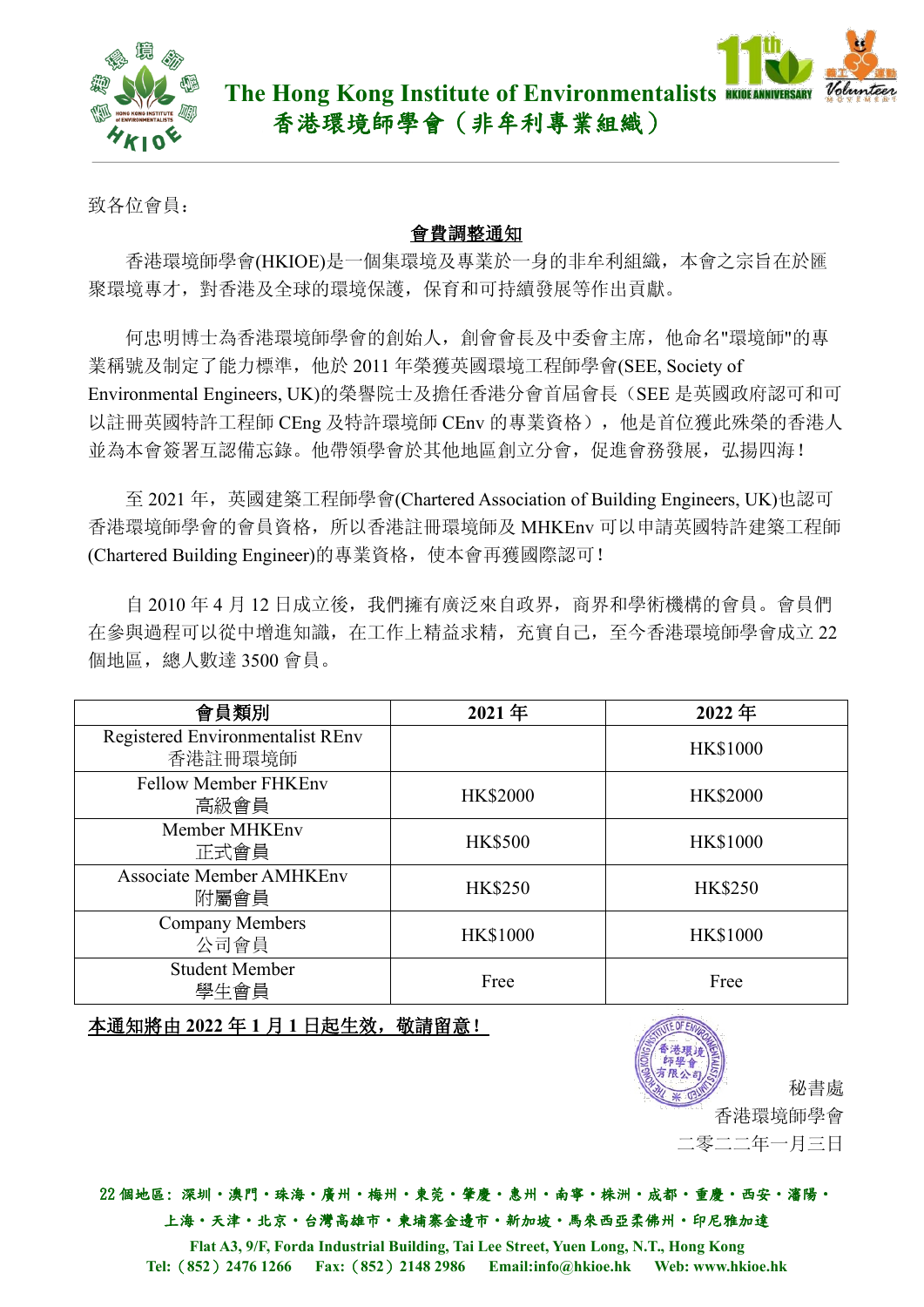

Dear all members,

In order to standardize the class of membership and improve the quality of members, Full member (MHKEnv) and Fellow member (FHKEnv) of HKIOE can apply for Registered Environmentalists(REnv) from 2022.

To apply for Registered Environmentalists, you need to fulfill the following requirements:

- 1. Being Full/Fellow member of HKIOE
- 2. CPD plan & record (25 hours a year)
- 3. No criminal record

In 2021, The Chartered Association of Building Engineers (CABE), has recognized the membership of HKIOE , so that REnv and MHKEnv can directly apply for the Chartered Building Engineer

Should you have any queries, please contact Ms. Natalie To, Secretary of HKIOE at [info@hkioe.hk](mailto:info@hkioe.hk)



The Hong Kong Institute of Environmentalists January 10, 2022

22 個地區: 深圳‧澳門‧珠海‧廣州‧梅州‧東莞‧肇慶‧惠州‧南寧‧株洲‧成都‧重慶‧西安‧瀋陽‧ 上海。天津·北京·台灣高雄市·東埔寨金邊市·新加坡·馬來西亞柔佛州·印尼雅加達 **Flat A3, 9/F, Forda Industrial Building, Tai Lee Street, Yuen Long, N.T., Hong Kong Tel:**(**852**)**2476 1266 Fax:**(**852**)**2148 2986 Email:[info@hkioe.hk](mailto:info@hkioe.hk) Web: www.hkioe.hk**